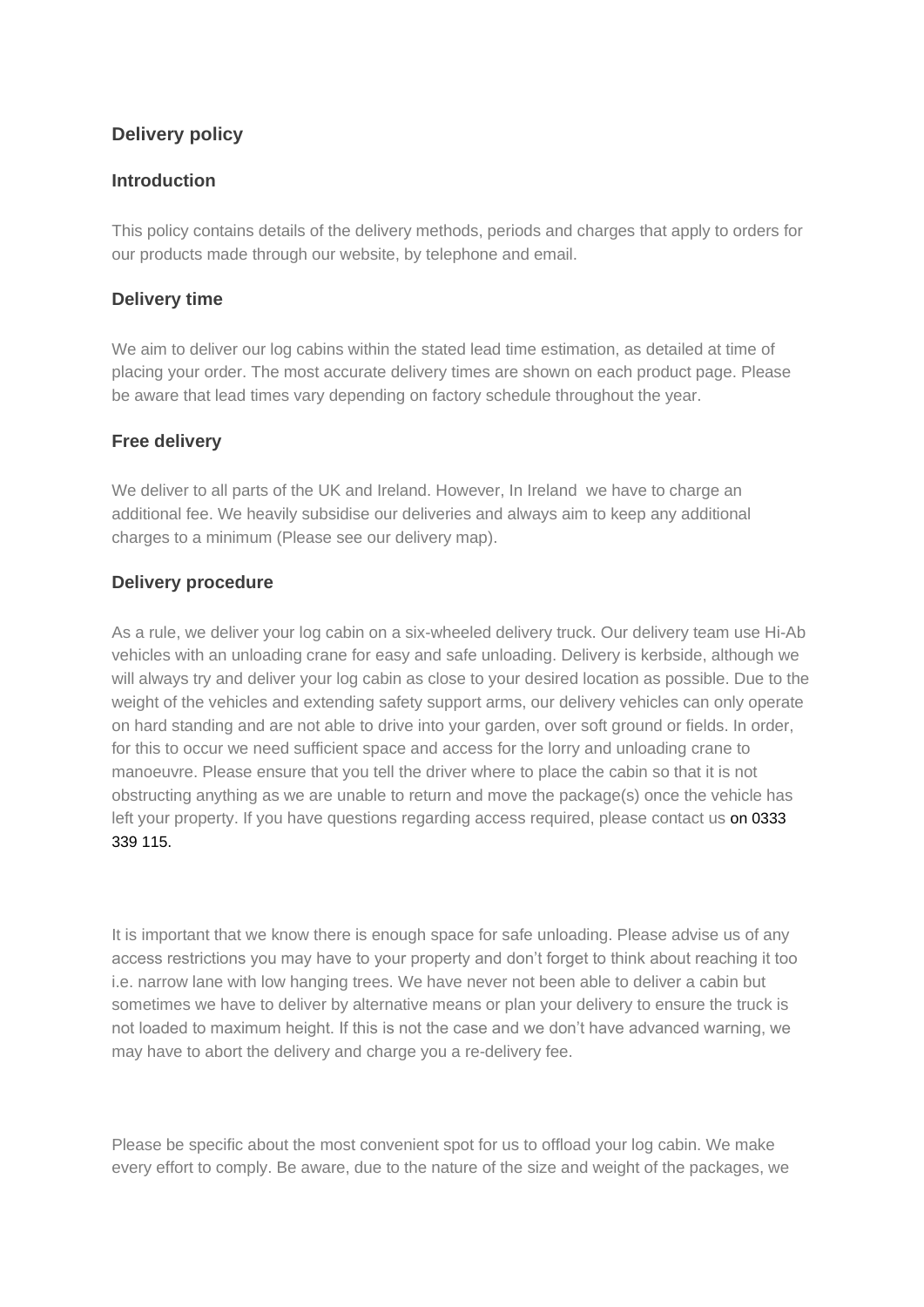may not always be able to place your cabin exactly where you want it. If you feel that there are any restrictions or potential access issues that could occur during delivery, please contact our team and we can advise on the most appropriate solution. You or your designated representative MUST be on site when the cabin is delivered so you can help with the offloading.

The phone number you place in the contact phone box when ordering your log cabin MUST be one where we can reach you during working hours before and on the day of the delivery. One of our team will contact you prior to delivery to agree a convenient delivery date and schedule installation if you purchased that service. Don't worry, we will never deliver the cabin without contacting you first! We will always try and give you a reasonable delivery time estimate on the day, but please be aware that our trucks are subject to road traffic delays and issues such as a tricky delivery, caused by difficult access may mean a change to that time. Please note that we cannot make delivery of your cabin until it has been paid for in full.

Our log cabins come packed in a weatherproof packaging. The parts can stand outside for several weeks before you construct your log cabin if necessary.

If you are concerned about delivery or any other aspect of your order, please contact us on 0333 339 115.

#### **Other information**

We will usually be able to deliver to the following countries and territories: England, Scotland, Wales, Northern and Southern Ireland. We may from time to time agree to deliver products to other countries and territories. We can provide installations services, Please contact us with your request.

Delivery charges will be calculated by our website and automatically applied to your order during the checkout process. We are pleased to offer free delivery to a large part of the United Kingdom. More information on which areas qualify for free delivery and additional charges are detailed above.

All deliveries must be received in person at the delivery address or by an appointed person, and a signature must be provided.

If your products remain undelivered despite our delivery service provider making at least 1 attempt to deliver, we will send you a note with instructions on how you may collect your products, including a time limit for collection. We may agree to arrange for re-delivery of the products, however, we reserve the right to charge you for the actual costs of re-delivery even when the initial delivery was free of charge.

An indicative list of the situations where a failure to deliver will be deemed the fault of the customer is set out below:

a. you provided the wrong address for delivery;